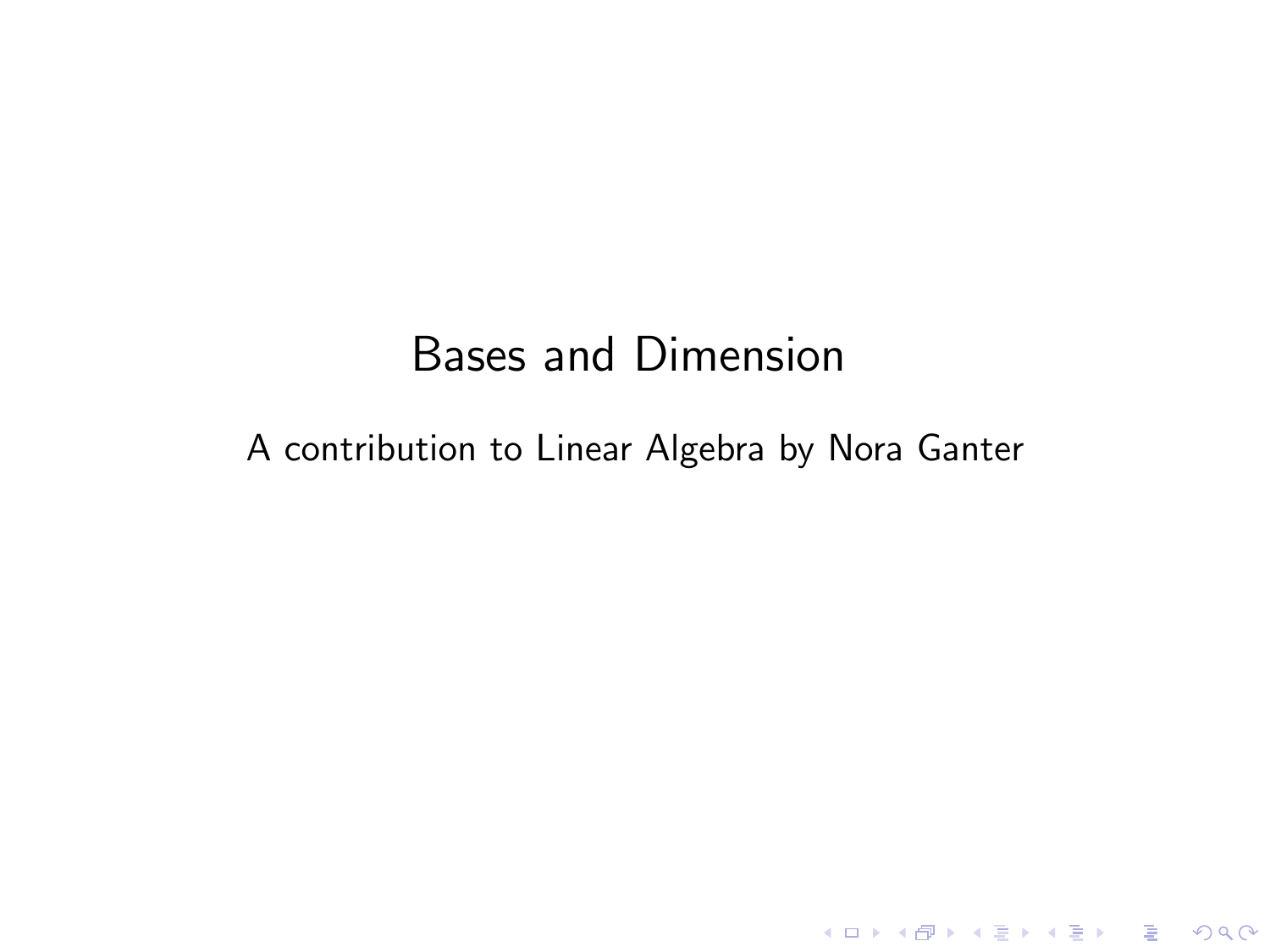# Standard Basis of  $\mathbb{F}^n$

The standard basis of the vector space  $\mathbb{F}^n$  is the set  $\mathcal S$  consisting of the vectors

$$
\vec{e}_1 = \begin{bmatrix} 1 \\ 0 \\ 0 \\ \vdots \\ 0 \end{bmatrix}, \vec{e}_2 = \begin{bmatrix} 0 \\ 1 \\ 0 \\ \vdots \\ 0 \end{bmatrix}, \dots, \vec{e}_n = \begin{bmatrix} 0 \\ 0 \\ \vdots \\ 0 \\ 1 \end{bmatrix}.
$$

Every vector of  $\mathbb{F}^n$  can be expressed, in a unique manner, as a linear combination of the standard basis vectors:

$$
\begin{bmatrix} a_1 \\ a_2 \\ \vdots \\ a_n \end{bmatrix} = a_1 \vec{e}_1 + a_2 \vec{e}_2 + \cdots + a_n \vec{e}_n.
$$

K ロ ▶ K 個 ▶ K 할 ▶ K 할 ▶ 이 할 → 9 Q Q →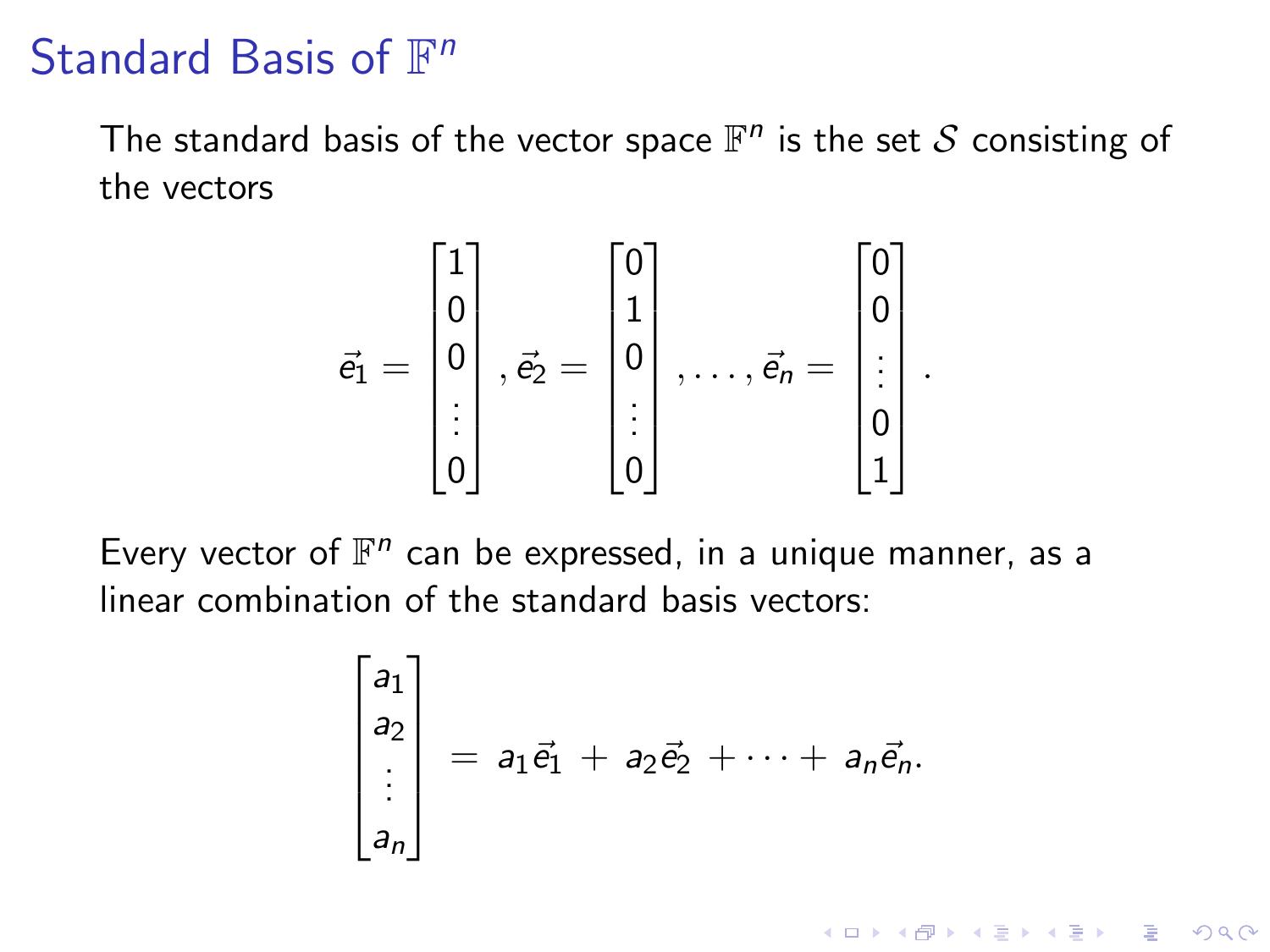#### Coordinate Frames and bases

Let V be a vector space over  $\mathbb F$ , let

$$
\mathcal{T}\colon \mathbb{F}^n\longrightarrow V.
$$

be a linear transformation. Recall that  $T$  is completely determined by the ordered set consisting of the vectors

$$
\vec{b}_1 = T(\vec{e}_1)
$$
\n
$$
\vdots
$$
\n
$$
\vec{b}_n = T(\vec{e}_n).
$$

Definition: If  $T$  is bijective, then the set

$$
\mathcal{B} = \{\vec{b}_i\}_{i=1}^n
$$

K ロ ▶ K 個 ▶ K 할 ▶ K 할 ▶ 이 할 → 9 Q Q →

is called a basis of V, and T is called a coordinate frame for V.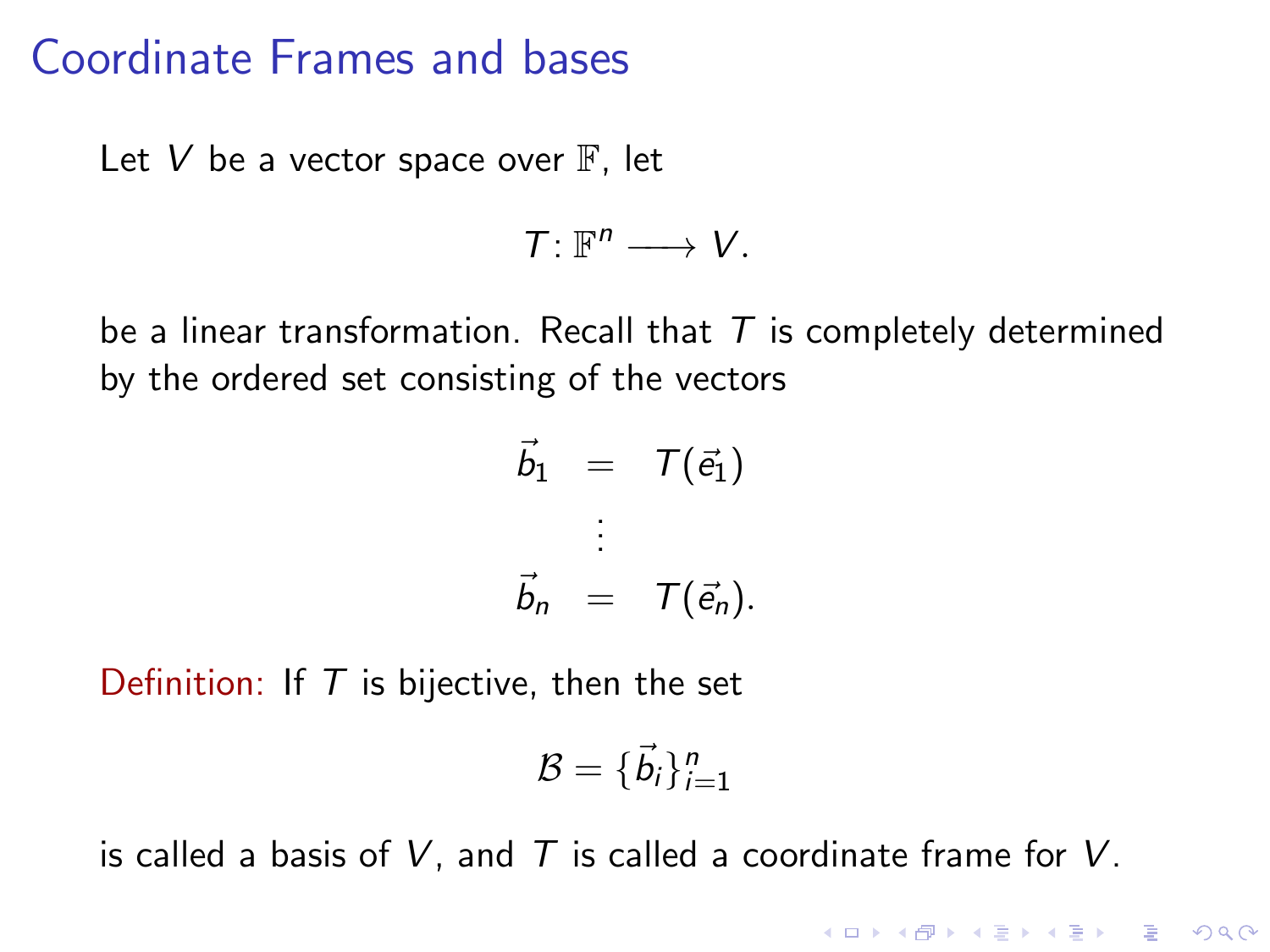### Change of Coordinate Frame, Dimension

Given two coordinate frames

$$
\mathcal{T}_1\colon \mathbb{F}^n\overset{\cong}{\longrightarrow} V\quad \text{ and }\quad \mathcal{T}_2\colon \mathbb{F}^m\overset{\cong}{\longrightarrow} V
$$

for the same vector space  $V$ , we have the change of coordinate matrix describing the linear transformation  $\, T_2^{-1} \circ \, T_1 . \,$ 



Since invertible matrices are square, it follows that  $n = m$ . This number is called the dimension of V.

> $\mathbf{E} = \mathbf{A} \oplus \mathbf{B} + \mathbf{A} \oplus \mathbf{B} + \mathbf{A} \oplus \mathbf{B} + \mathbf{A} \oplus \mathbf{A}$  $2Q$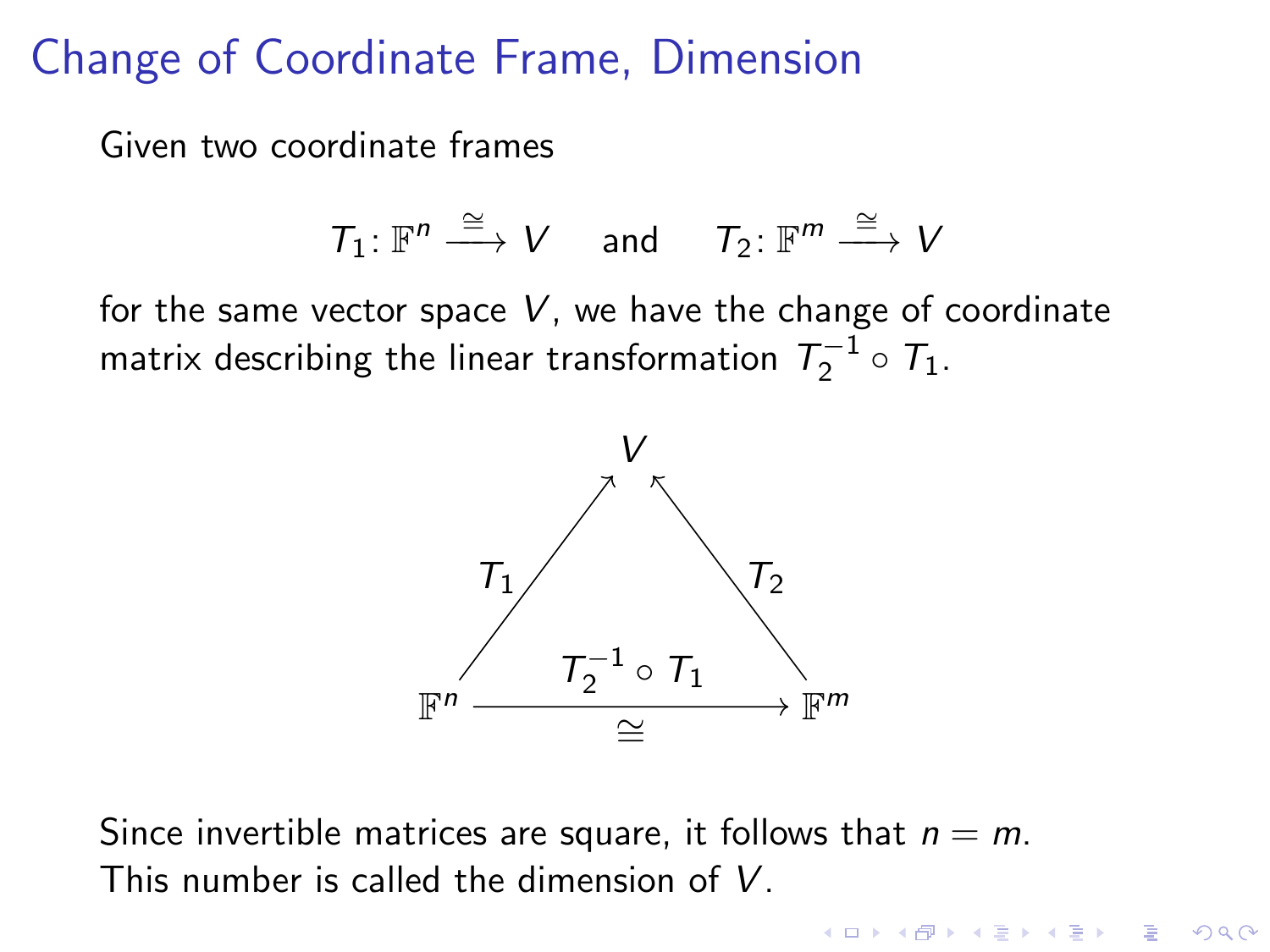# Span and Spanning Sets

Definition: The image of T is also called the span of  $\beta$ , denoted  $span(\mathcal{B})$ .

If  $T: \mathbb{F}^n \longrightarrow V$  is surjective (but not necessarily injective) then span( $\mathcal{B}$ ) = V, and  $\mathcal{B}$  is called a spanning set for V.

Elements in the span of  $\beta$  are exactly those elements of V that can be written as a linear combination of vectors in  $\mathcal{B}$ . Note that such a presentation might not be unique.

Show that  $span(\mathcal{B})$  is a linear subspace of  $V$ :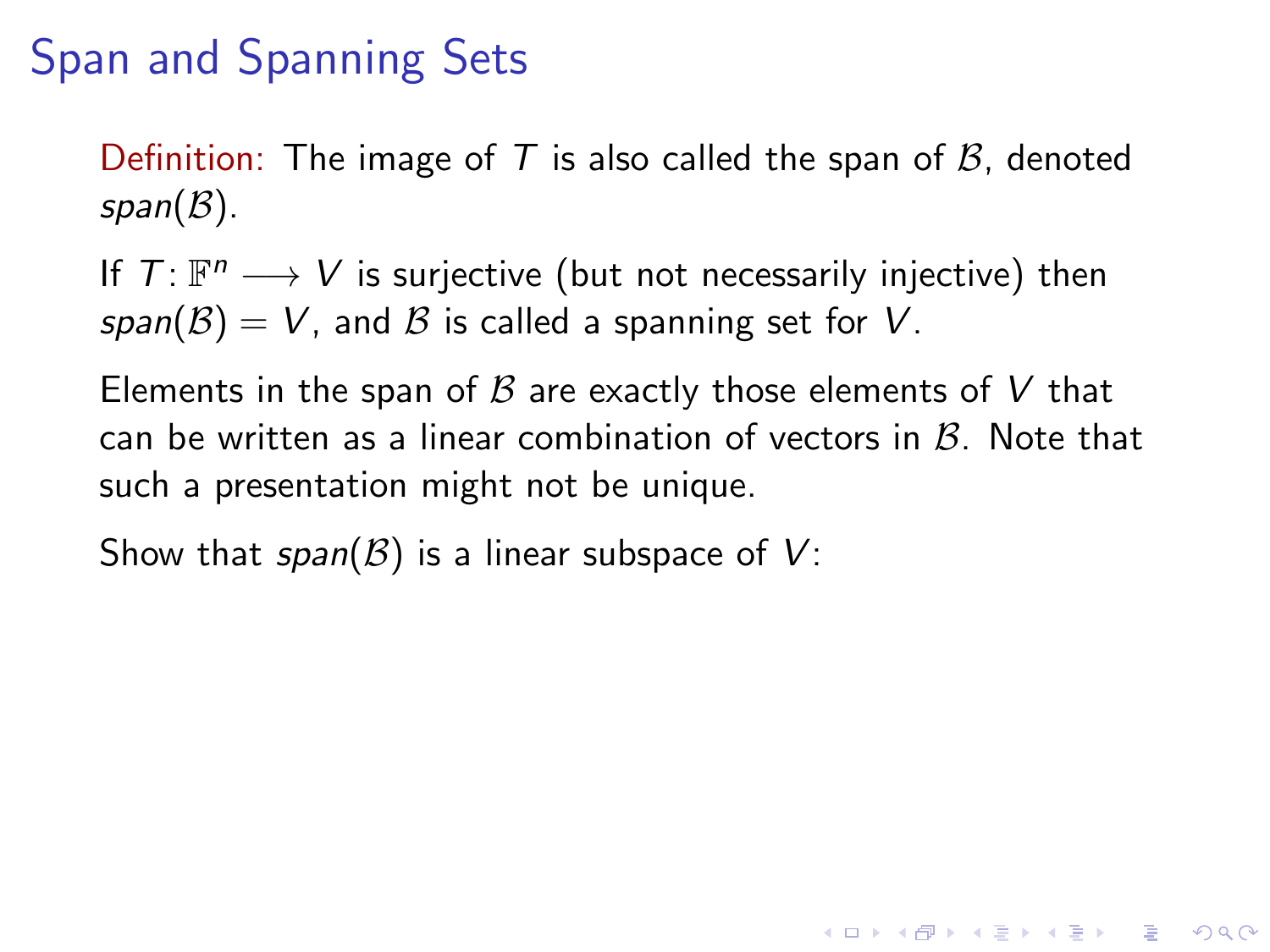### **Examples**

1. column space 2. an example with polynomials 3. a picture with some questions.

K ロ ▶ K @ ▶ K 할 ▶ K 할 ▶ | 할 | ⊙Q @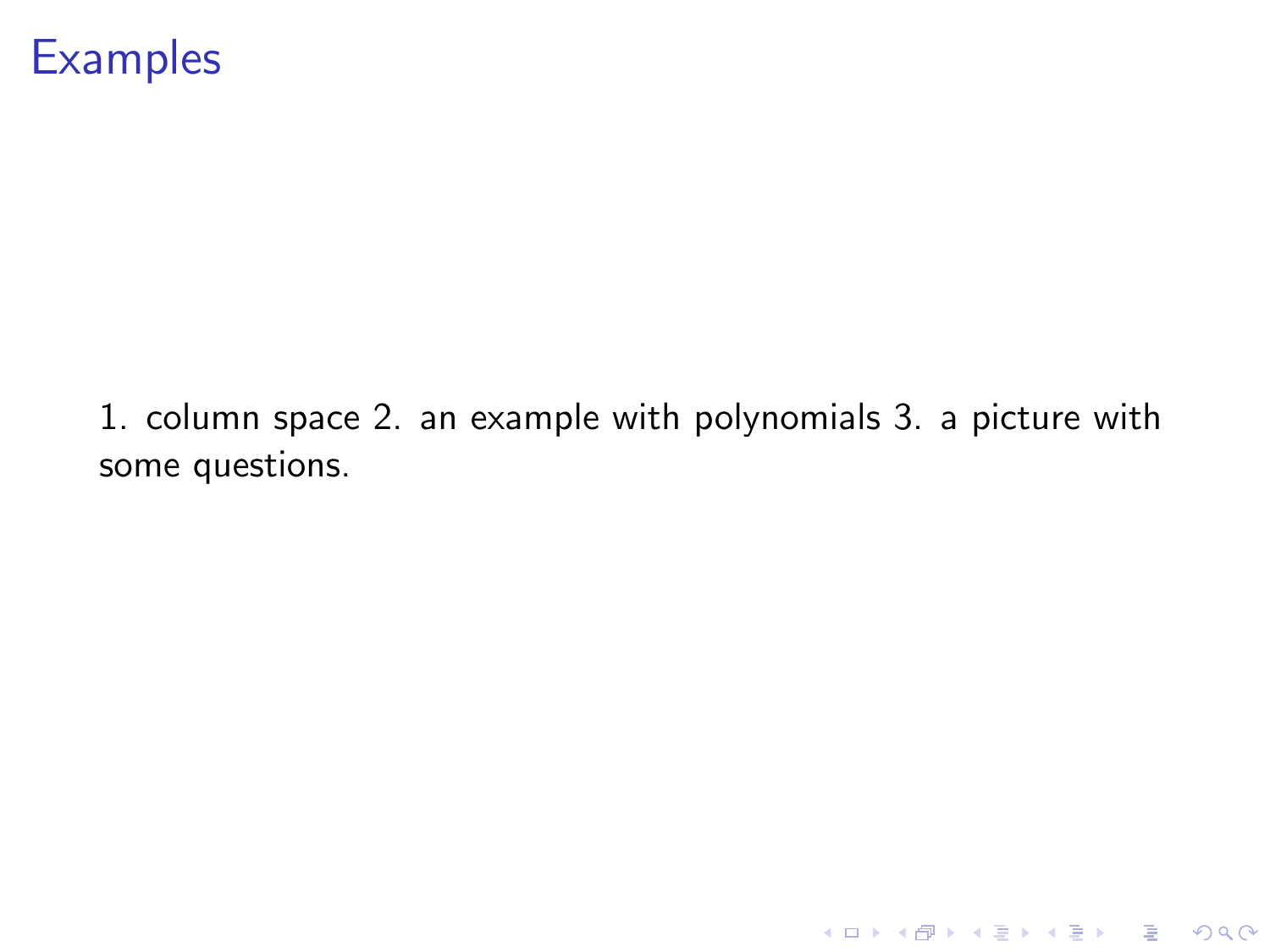## Linear Independence

Definition: If T is injective, but not necessarily surjective, then  $\beta$ is called linearly independent.

 $T$  is injective means

$$
T(\vec{x}) = T(\vec{y}) \implies \vec{x} = \vec{y}.
$$

Because of the linearity of  $T$ , this is equivalent to the triviality of the null-space of  $T$ , i.e., to

$$
T(\vec{x}) = \vec{0} \implies \vec{x} = \vec{0}.
$$

K ロ ▶ K 個 ▶ K 할 ▶ K 할 ▶ 이 할 → 9 Q Q →

Proof: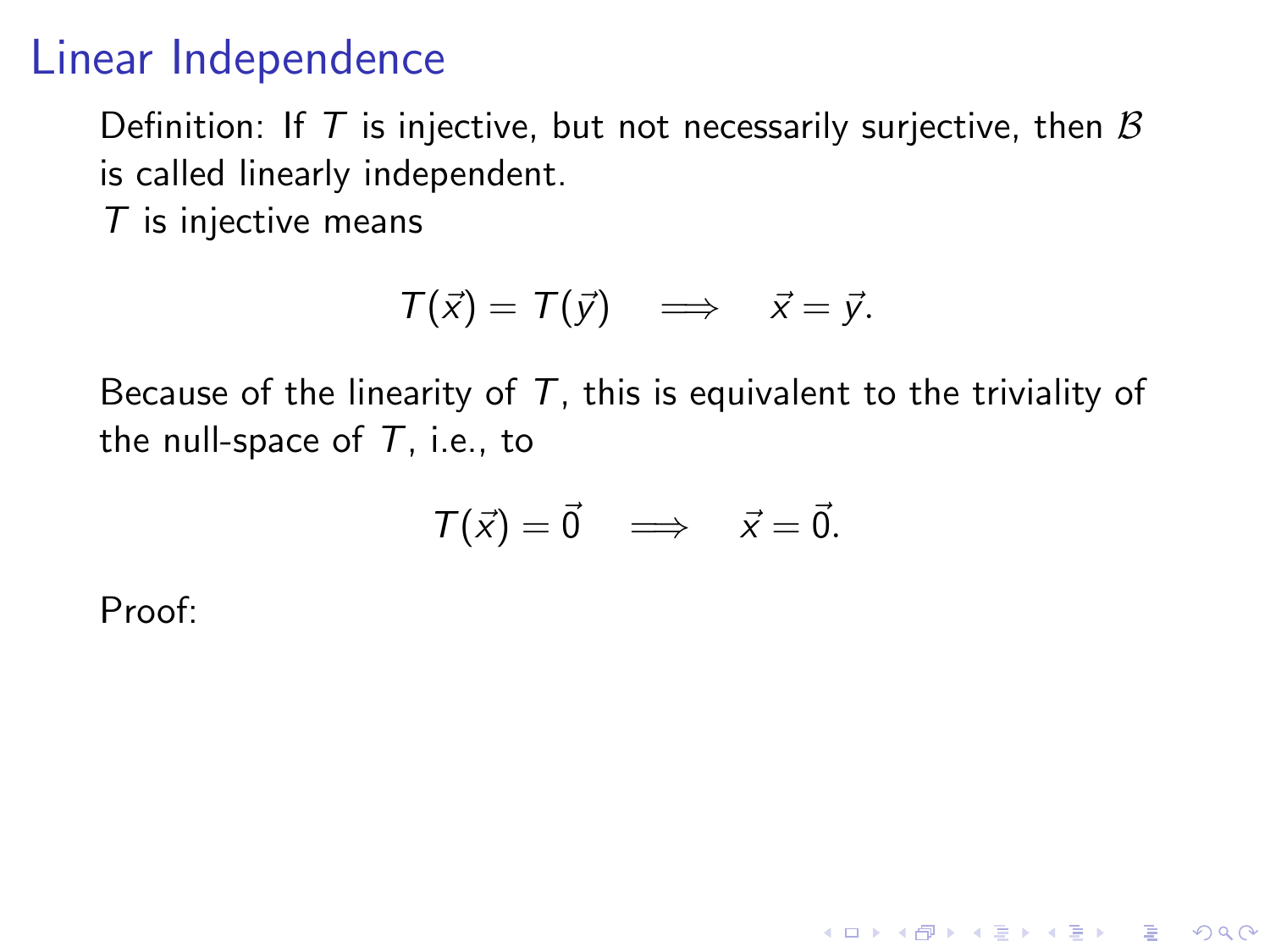# In terms of Linear Combinations

The vectors  $\vec{b}_1, \ldots \vec{b}_n$  are linearly independent if and only if

A subset of  $V$  that is not linearly independent is called linearly dependent.KID KA KERKER KID KO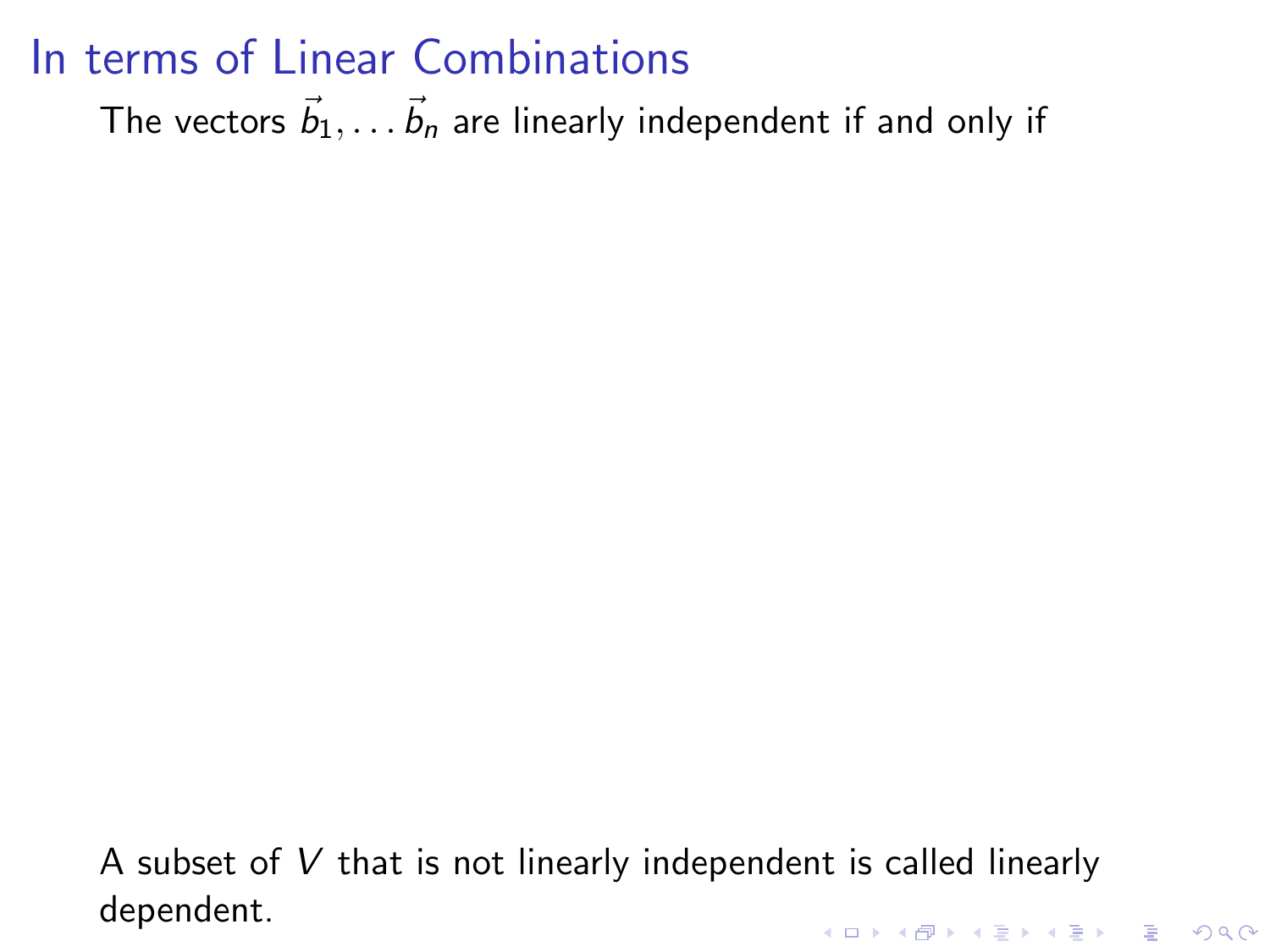# Examples and Pictures

K ロ ▶ K @ ▶ K 할 ▶ K 할 ▶ | 할 | ⊙Q @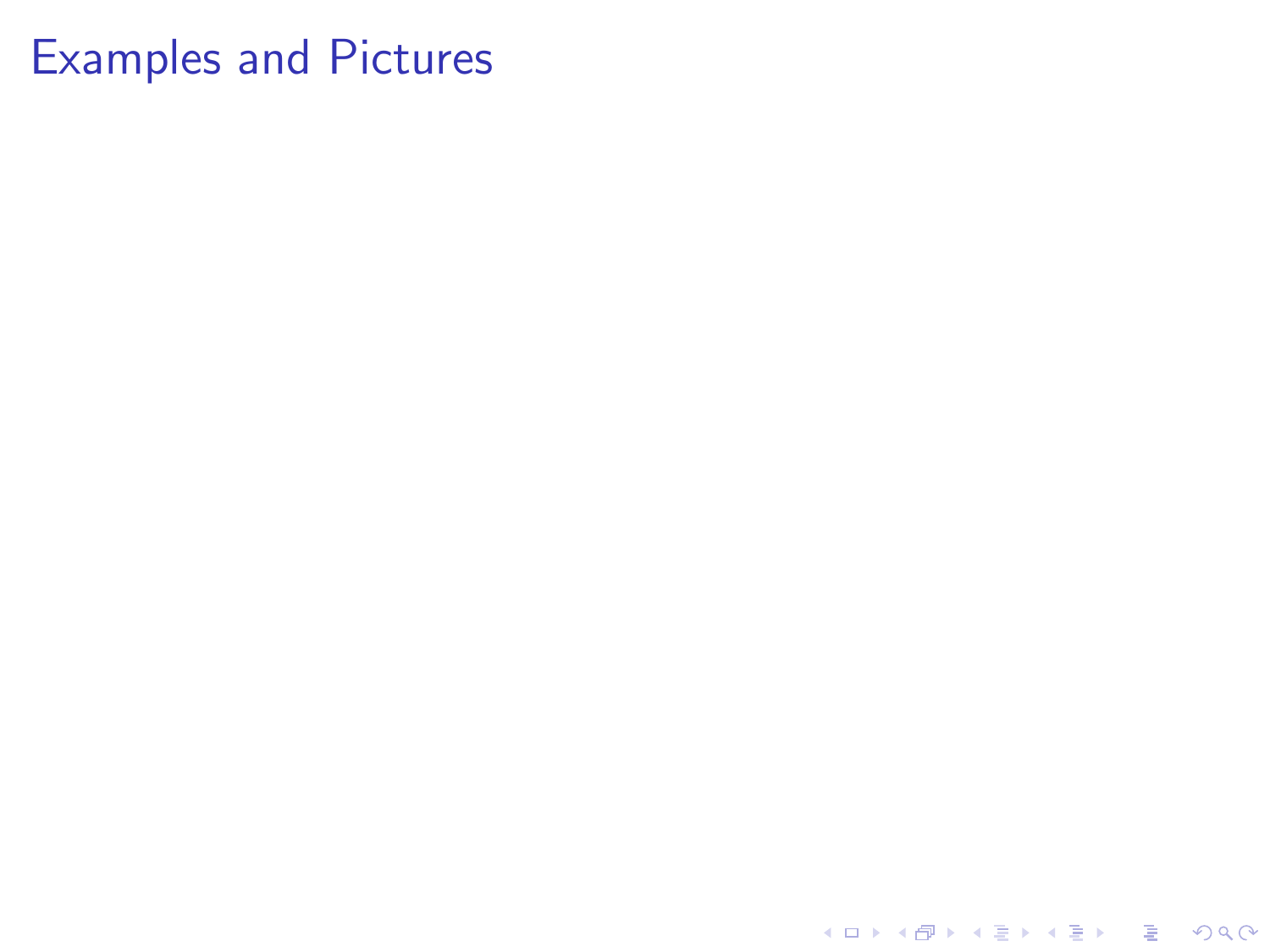#### Ordered versus unordered bases

Let V be a vectors space over a field  $\mathbb{F}$ . A basis is a linearly independent spanning set  $\beta$  of  $V$ .

If a basis has finitely many elements and we have specified an ordering on these elements,

$$
\mathcal{B} = \{ \vec{b}_1, \ldots \vec{b}_n \}
$$

then these data give rise to a coordinate frame

$$
T_{\mathcal{B}}: \mathbb{F}^n \xrightarrow{\cong} V
$$
  
\n
$$
\begin{bmatrix} a_1 \\ \vdots \\ a_n \end{bmatrix} \mapsto a_1 \vec{b}_1 + \cdots + a_n \vec{b}_n.
$$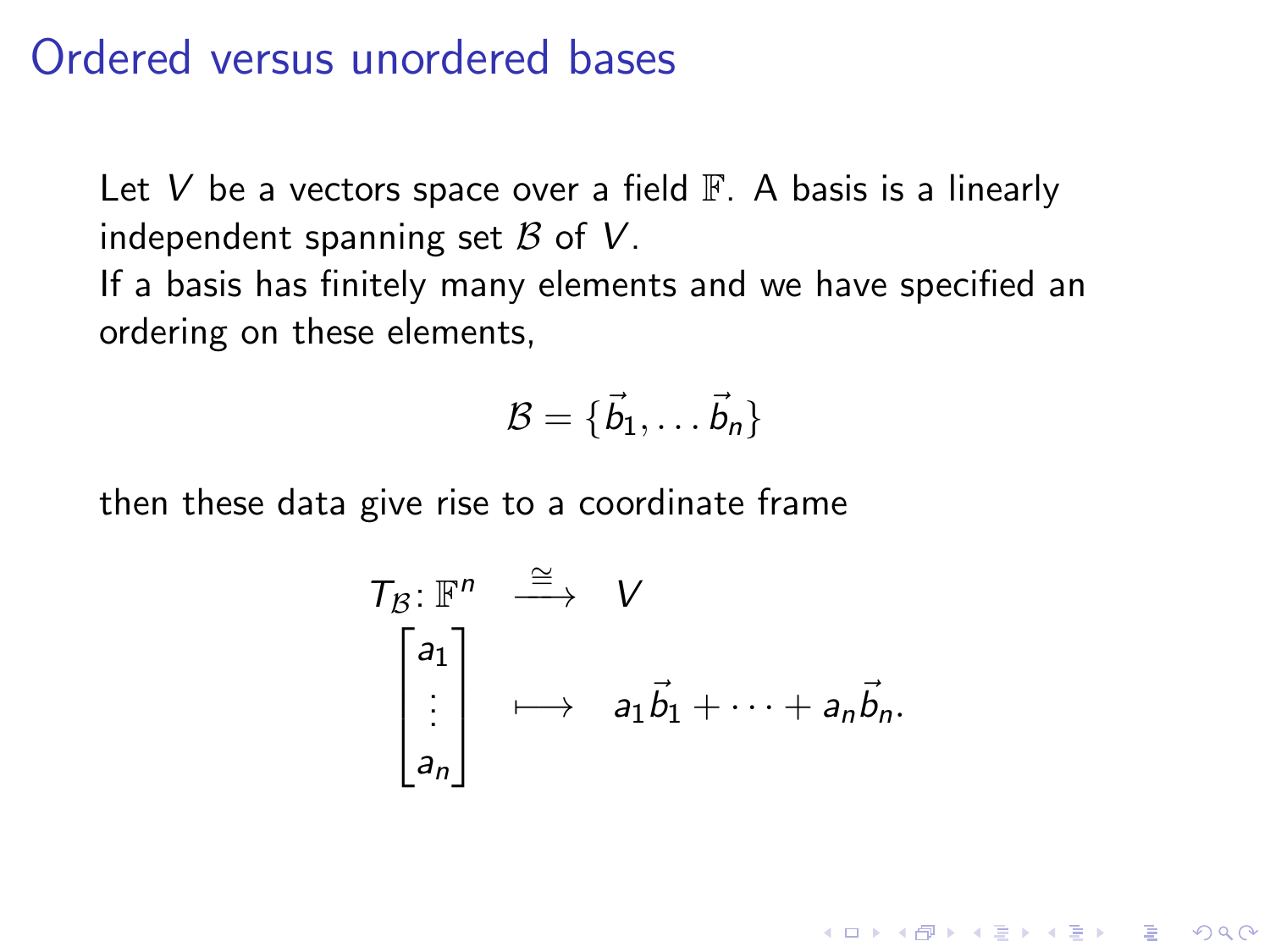# Example

The linear transformations  $T_1$  and  $T_2$  described by the matrices

$$
\begin{bmatrix} 1 & 2 & 0 \ 3 & 4 & 1 \ 0 & 1 & 0 \end{bmatrix} \quad \text{and} \quad \begin{bmatrix} 2 & 0 & 1 \ 4 & 1 & 3 \ 1 & 0 & 0 \end{bmatrix}
$$

both give the basis

$$
\mathcal{B} = \left\{ \begin{bmatrix} 1 \\ 3 \\ 0 \end{bmatrix}, \begin{bmatrix} 2 \\ 4 \\ 1 \end{bmatrix}, \begin{bmatrix} 0 \\ 1 \\ 0 \end{bmatrix} \right\}
$$

of  $\mathbb{R}^3$ , but with different orderings of the elements.

Note: Often the term "change of basis" is used synonymously with "change of coordinate frames". Implicit in this phrase is the assumtion that an ordering for both bases has been chosen.